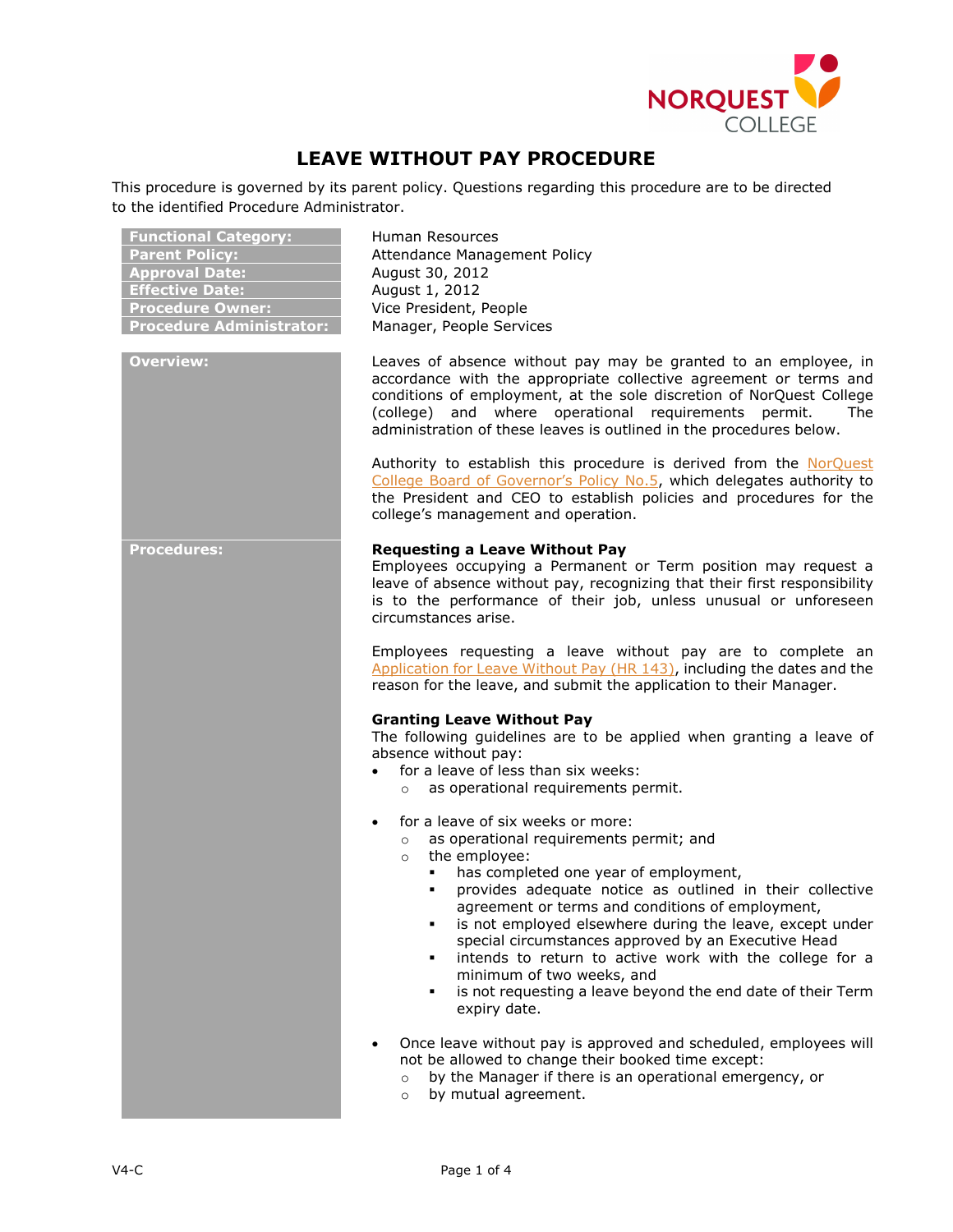

### **Authority for Approvals of Leaves Without Pay**

- "Executive Heads" have the authority to approve all leaves without pay. Executive Head approval is specifically required for leaves of three (3) months or longer.
- "Division Heads"' have the authority to approve, or delegate approval to a manager, leaves without pay up to three (3) months.
- "Managers and Non-Manager Supervisors" have the authority to approve leaves without pay up to 10 days.

#### **Conditions While on Leaves Without Pay Vacation**

- Employees must utilize their vacation days prior to taking leaves without pay.
- Employees will not earn vacation while on leave without pay except as outlined in the collective agreements and terms and conditions of employment.

### Paid Days

- Employees while on leave without pay are not eligible for paid leaves (i.e. sick leave, personal & emergency, etc.).
- Employees are eligible for paid holidays when they return to work the day before or the day after a paid holiday. However when the paid holiday falls on the first workday of a month the employee must work the day after to receive pay for that day.

#### Benefits Plan

- Where an employee is granted a leave without pay for greater than two (2) full pay periods People Services will provide the employee with the Leave without Pay Agreement (HR139) to complete. This Agreement allows the employee to choose to either continue or discontinue in the Benefits Plan during their leave.
- Where an employee chooses to continue in the Benefits Plan:
	- o they may choose to have the full amount of benefits deducted from their final cheque prior to their leave, or
	- o they may choose to provide the college with postdated cheques dated the 1st of each month during the leave. Cheques must be received prior to the start of the leave.
	- o for information on employee/employer premium payments and timing refer to your collective agreement or terms and conditions of employment.
- If at any time during their leave the employee allows payment of premiums to lapse; benefits will be suspended immediately until such time as the employee submits the required payment. Any outstanding balance owing upon return to work will be deducted from the employees next pay cheque without further notice.
- Where an employee chooses to discontinue participation in the Benefits Plan, they must, two weeks prior to the leave, sign and submit to People the Request to Discontinue College Benefits Form (HR140).
- Where a leave without pay is granted for more than one year, the People Services department must complete a Request for Leave of Absence Approval Form (beyond 12 months) (HR127) and submit it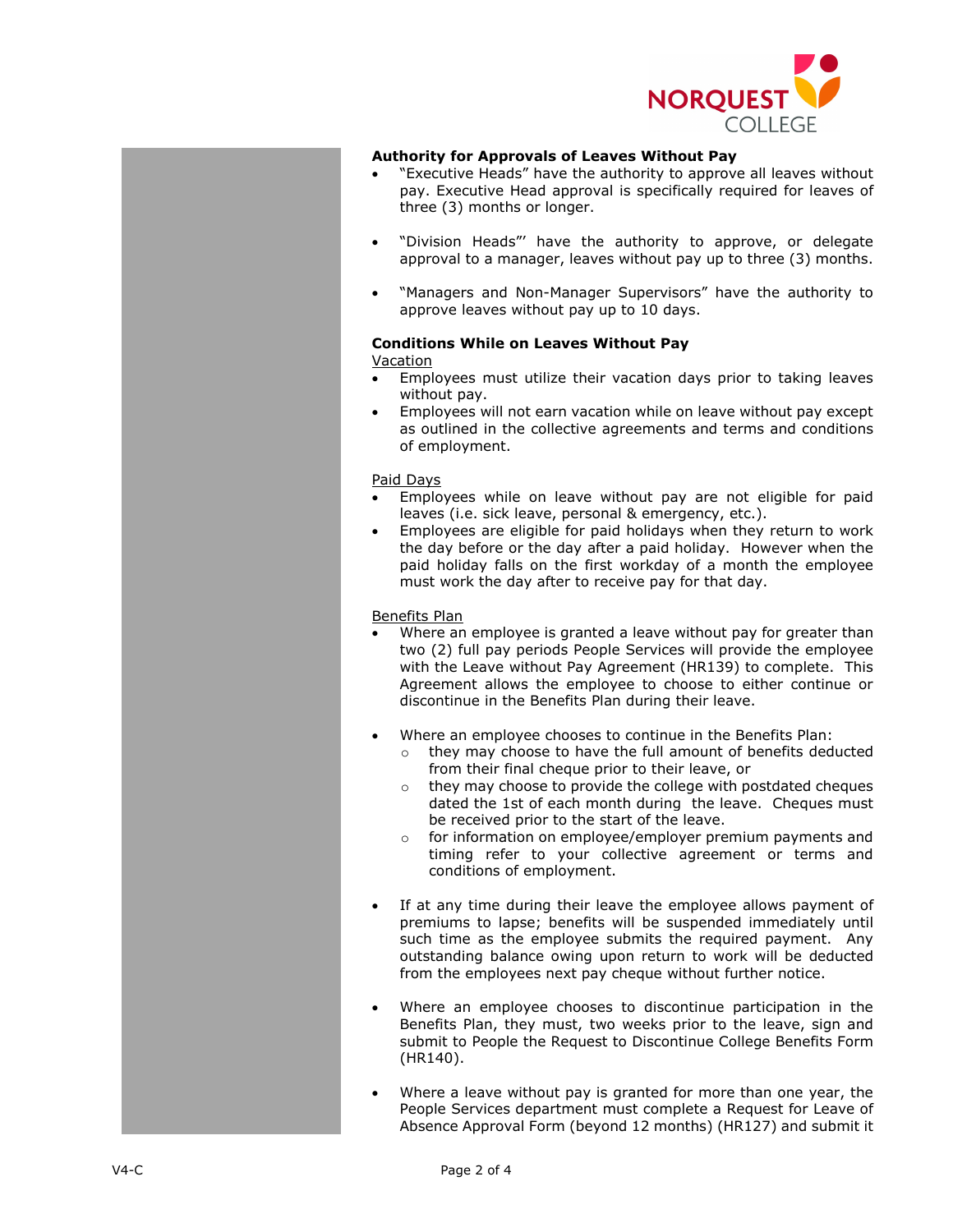

to the benefit carriers to receive approval for the employee to continue in the benefit plans.

## **Resignation**

When an employee resigns while on a leave of absence without pay, the date of termination will be the date the employee's division receives notification that the employee is resigning.

## **Administrative Procedure**

For leaves less than three (3) months

- The approver should submit the approved application (HR143) to Finance, the Payroll Unit.
- The Payroll Unit will set up the leave without pay.
- If the leave is for more than two (2) full pay periods, the Payroll Unit will forward the HR143 to People Services who will provide the employee with a Leave without Pay Agreement (HR139) and the Request to Discontinue College Benefits form (HR140) for completion and return to People Services.
- Employee Services will then advise the Payroll Unit to continue or suspend benefits.

#### For leaves more than three (3) months

The approver should submit the approved application (HR143) to People, the People Services Department.

Employee Services will provide the employee with a letter advising that their leave has been approved. People Services will also provide the employee with the Leave without Pay Agreement (HR139) and the Request to Discontinue College Benefits Form (HR140) for completion and return to People Services. They will advise the Payroll Unit to set up a Leave without Pay on payroll and to continue or suspend benefits.

#### **Returning from a Leave Without Pay**

- The employee's position, or a comparable one, will be held for an employee while on an approved leave without pay.
- Where an employee, approved for a leave without pay greater than two (2) full pay periods, wishes to return early from their leave, they may do so providing they provide two weeks written notice to the Division Head.